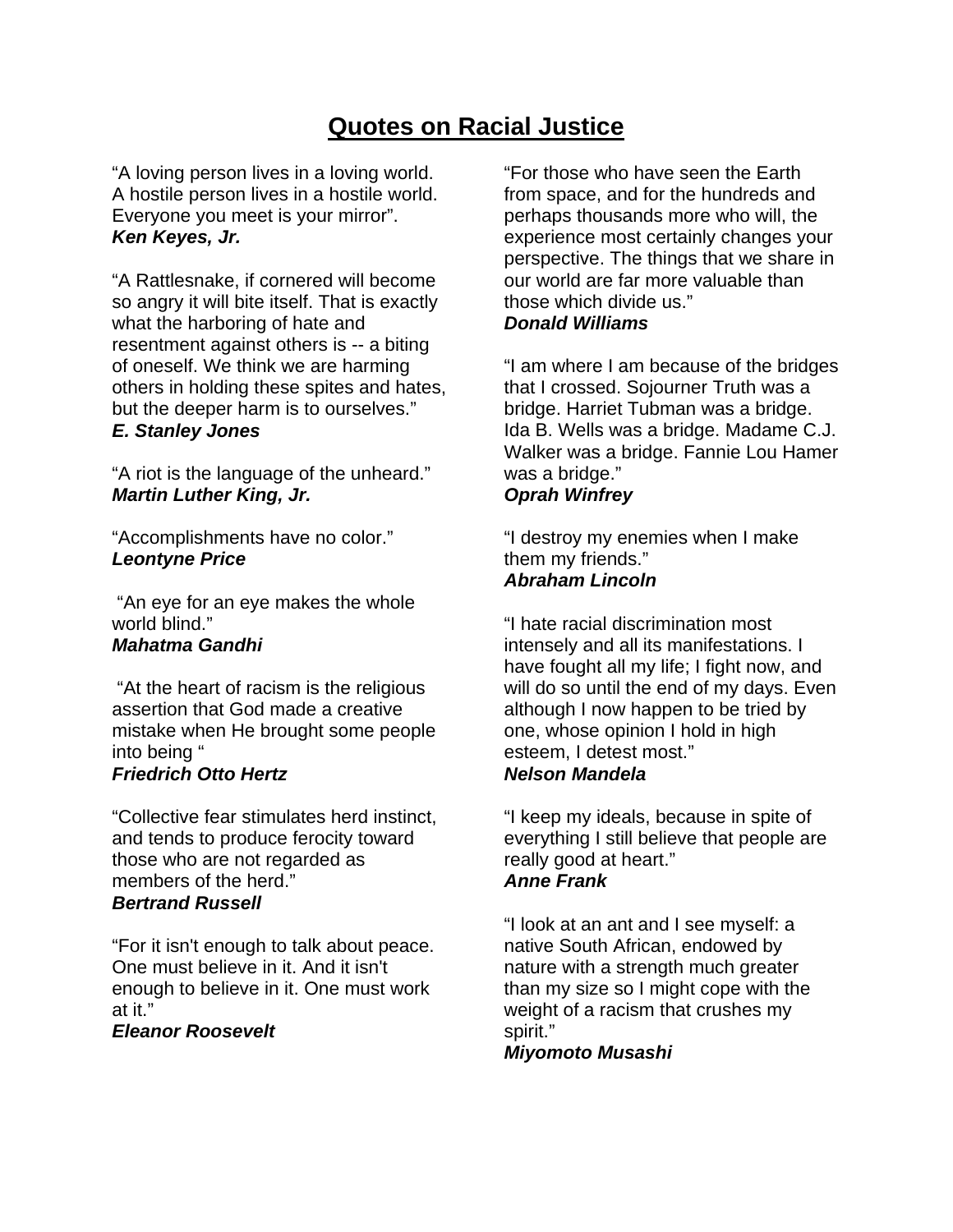"I plan to stand by nonviolence, because I have found it to be a philosophy of life that regulates not only my dealings in the struggle for racial justice, but also my dealings with people, and with my own self."

### *Martin Luther King Jr.*

"I refuse to accept the view that mankind is so tragically bound to the starless midnight of racism and war that the bright daybreak of peace and brotherhood can never become a reality.... I believe that unarmed truth and unconditional love will have the final word."

#### *Martin Luther King, Jr.*

"I slept and dreamt that life was joy. I awoke and saw that life was service. I acted and behold, service was joy." *Martin Luther King, Jr.*

"I wish they would only take me as I am."

### *Vincent Van Gogh*

"I would like to believe that the discovery of even a single fossil bacteria on Mars would teach us what we ought to know all along, and that is what binds us here on earth - all the diverse peoples here is really much more profound than what seems to separate us."

### *Richard Berendzen*

"Ideologies separate us. Dreams and anguish bring us together." *Eugene Ionesco* 

"If in our daily life we can smile, if we can be peaceful and happy, not only we, but everyone will profit from it. This is the most basic kind of peace work." *Thich Nhat Hanh*

"If you have come to help me you are wasting your time. But if you recognize that your liberation and mine are bound up together, we can walk together." *Lila Watson* 

"If you think you're too small to have an impact, try going to bed with a mosquito in the room."

### *Anita Koddick*

"If you want peace, work for justice." *Pope Paul VI*

"If you want to make peace, you don't talk to your friends. You talk to your enemies."

### *Moshe Dayan*

"Ignorance is stubborn and prejudice is hard"

# *Adlai E. Stevenson*

"In today's climate in our country, which is sickened with the pollution of pollution, threatened with the prominence of AIDS, riddled with burgeoning racism, rife with growing huddles of homeless, we need art and we need art in all forms. We need all methods of art to be present, everywhere present, and all the time present."

### *Maya Angelou*

"Injustice anywhere is a threat to justice everywhere."

### *Martin Luther King, Jr.*

"It belongs to the very substance of nonviolence never to destroy or damage another person's feeling of self worth, even an opponent's." *Bernard Haring*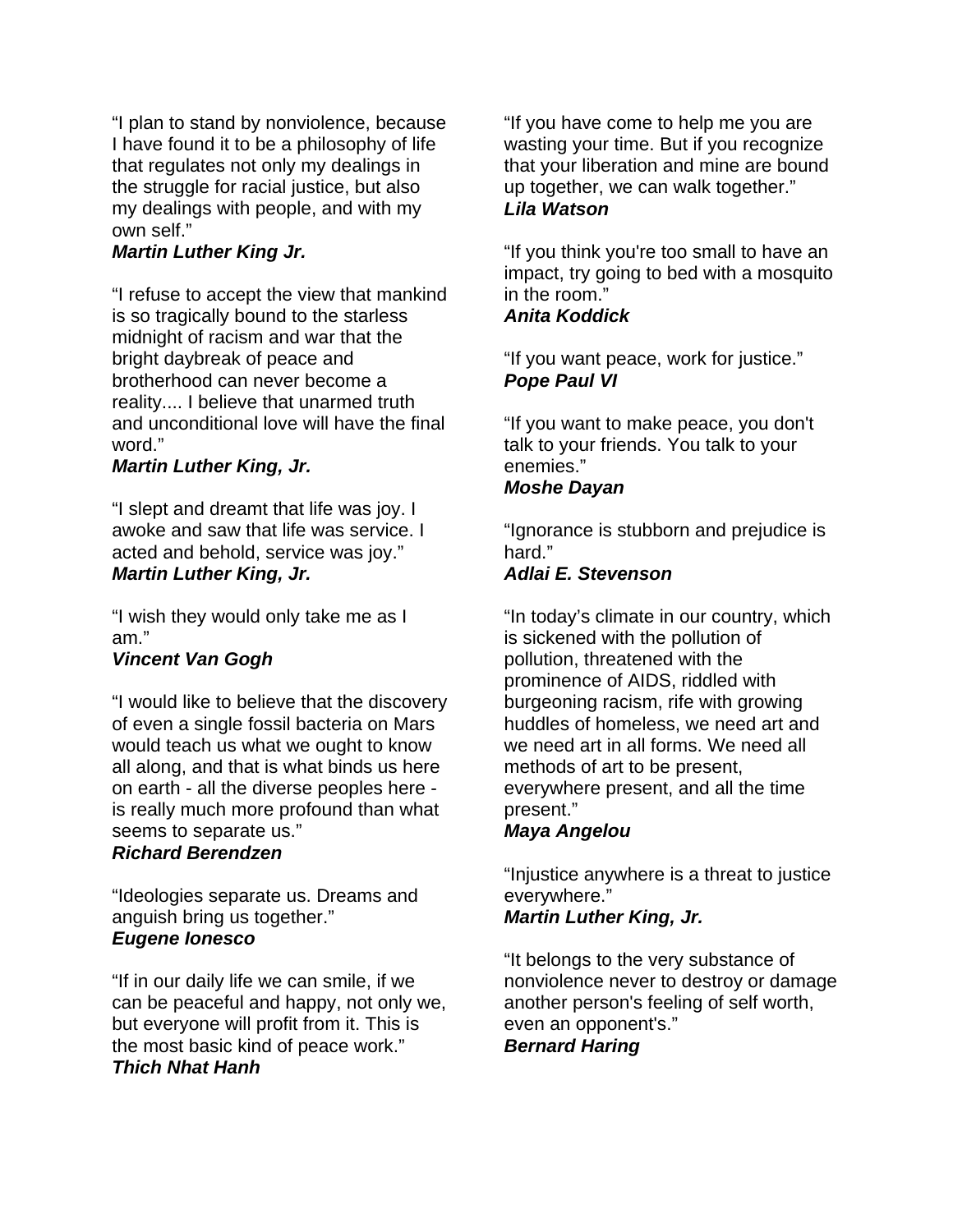"It is clear that the way to heal society of its violence . . . and lack of love is to replace the pyramid of domination with the circle of equality and respect." *Manitonquat*

"It is from numberless diverse acts of courage and belief that human history is shaped. Each time a man stands up for an ideal, or acts to improve the lot of others, or strikes out against injustice, he sends forth a tiny ripple of hope, and crossing each other from a million different centers of energy and daring, those ripples build a current that can sweep down the mightiest walls of oppression and resistance."

### *Robert F. Kennedy*

"It is never too late to give up your prejudices." *Henry David Thoreau* 

#### "Justice is truth in action." *Benjamin Disraeli*

"Laundry is the only thing that should be separated by color." *Author Unknown* 

"Let us all hope that the dark clouds of racial prejudice will soon pass away, and that in some not too distant tomorrow the radiant stars of love and brotherhood will shine over our great nation with all their scintillating beauty." *Martin Luther King, Jr.* 

"Life's most urgent question is: What are you doing for others?" *Martin Luther King, Jr.* 

"Man is the only creature that refuses to be what he is." *Albert Camus* 

"Never doubt that a small group of thoughtful committed citizens can change the world: Indeed it's the only thing that ever has." *Margaret Mead* 

### "No future without forgiveness." *Bishop Desmond Tutu*

"No man is an island, entire of itself; every man is a piece of the continent." *John Donne*

"No matter how big a nation is, it is no stronger than its weakest people, and as long as you keep a person down, some part of you has to be down there to hold him down, so it means you cannot soar as you might otherwise." *Marian Anderson* 

"Nothing can be more absurd than the practice that prevails in our country of men and women not following the same pursuits with all their strengths and with one mind, for thus, the state instead of being whole is reduced to half." *Plato* 

"One day our descendants will think it incredible that we paid so much attention to things like the amount of melanin in our skin or the shape of our eyes or our gender instead of the unique identities of each of us as complex human beings." *Franklin Thomas* 

"Peace is not merely a distant goal that we seek, but a means by which we arrive at that goal." *Martin Luther King, Jr.*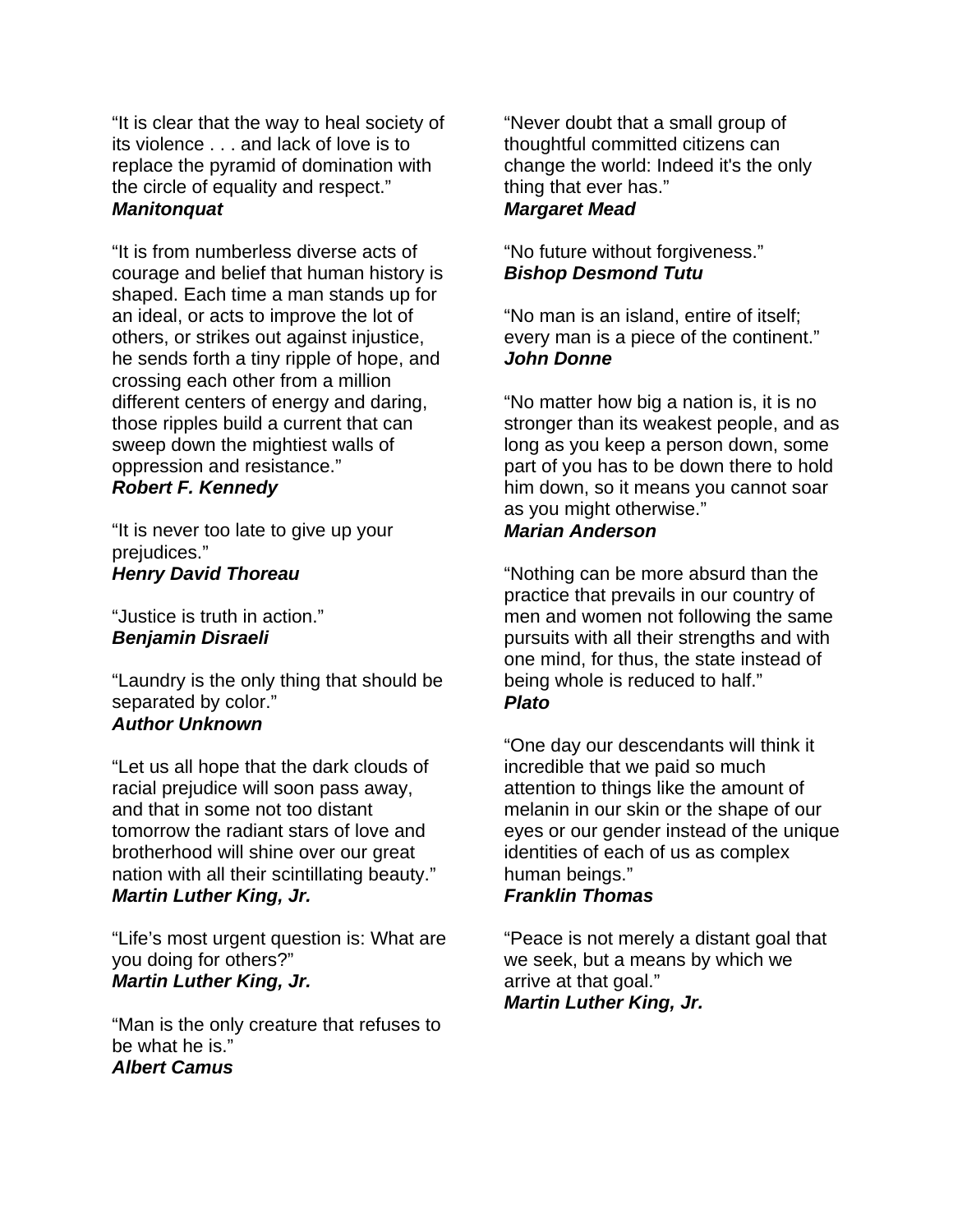"Peace is not the absence of conflict but the presence of creative alternatives for responding to conflict -- alternatives to passive or aggressive responses, alternatives to violence."

### *Dorothy Thompson*

"People only see what they are prepared to see." *Ralph Waldo Emerson* 

"Prejudice is an opinion without judgment." *Voltaire* 

"Prejudice, not being founded on reason, cannot be removed by argument." *Samuel Johnson* 

"Prejudices are the props of civilization." *Andre Gide* 

"Racial superiority is a mere pigment of the imagination." *Author Unknown* 

"Racism is man's gravest threat to man the maximum of hatred for a minimum of reason."

#### *Abraham Heschel*

 "Seeing is not always believing." *Martin Luther King, Jr.* 

"The best way to find yourself is to lose yourself in the service of others." *Martin Luther King, Jr.* 

"The longer we listen to one another with real attention - the more commonality we will find in all our lives. That is, if we are careful to exchange with one another life stories and not simply opinions."

#### *Barbara Deming*

"The one place where a man ought to get a square deal is in a courtroom, be he any color of the rainbow, but people have a way of carrying their resentments right into a jury box. As you grow older, you'll see white men cheat black men every day of your life, but let me tell you something and don't you forget it - whenever a white man does that to a black man, no matter who he is, how rich he is, or how fine a family he comes from, that white man is trash."

### *Harper Lee*

"The time is always right to do what is right."

### *Martin Luther King, Jr.*

"The ultimate measure of a person is not where one stands in moments of comfort and convenience, but where one stands in times of challenge and controversy."

#### *Martin Luther King, Jr.*

"The very ink with which all history is written is merely fluid prejudice." *Mark Twain* 

"There is no higher religion than human service. To work for the common good is the greatest creed." *Martin Luther King, Jr.* 

"To be Negro in America is to hope against hope." *Martin Luther King, Jr.* 

"To know what is right and not to do it is the worst cowardice." *Confucius* 

"Travel is fatal to prejudice, bigotry and narrow-mindedness." *Mark Twain*